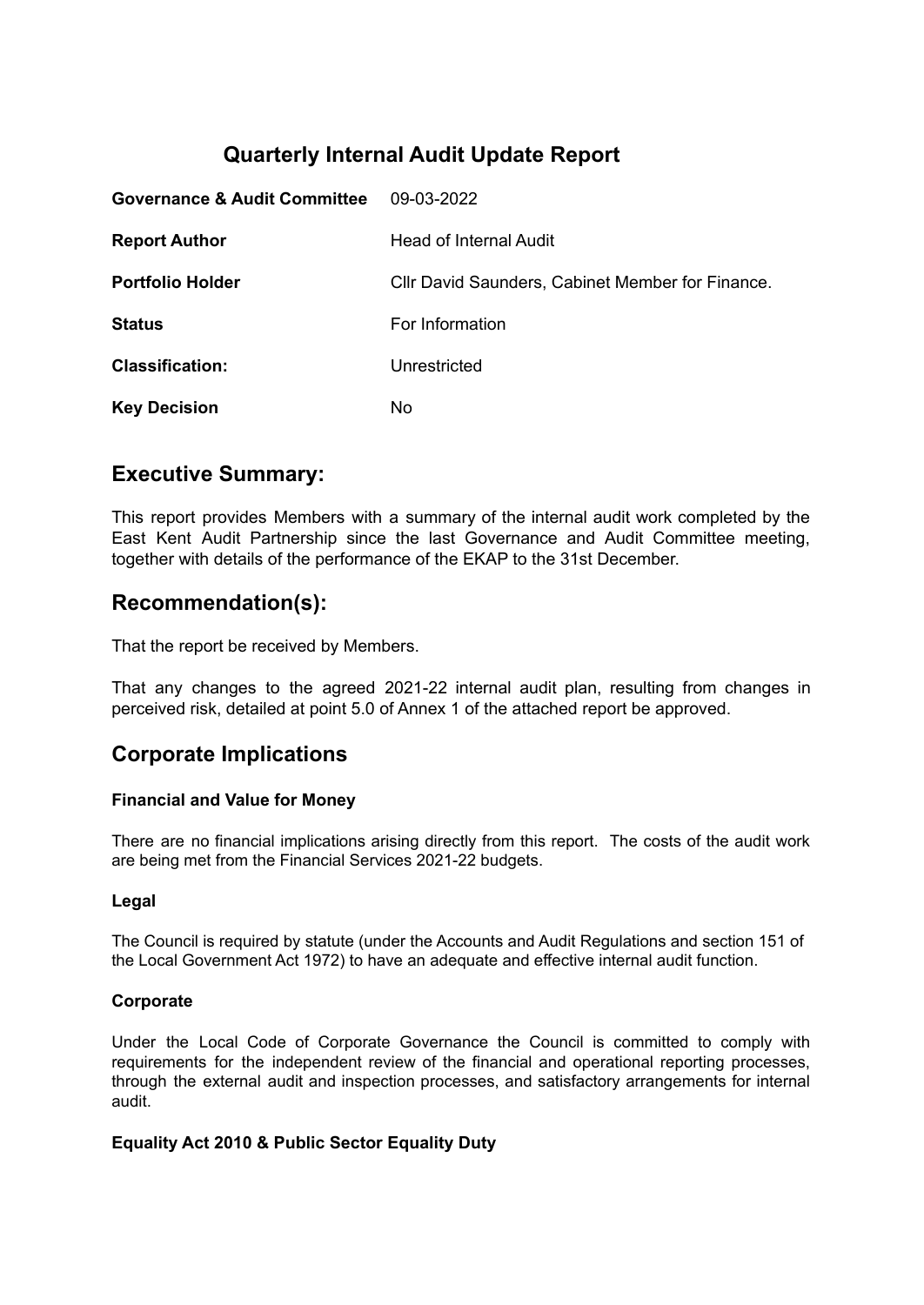Members are reminded of the requirement, under the Public Sector Equality Duty (section 149 of the Equality Act 2010) to have due regard to the aims of the Duty at the time the decision is taken. The aims of the Duty are: (i) eliminate unlawful discrimination, harassment, victimisation and other conduct prohibited by the Act, (ii) advance equality of opportunity between people who share a protected characteristic and people who do not share it, and (iii) foster good relations between people who share a protected characteristic and people who do not share it.

Protected characteristics: age, sex, disability, race, sexual orientation, gender reassignment, religion or belief and pregnancy & maternity. Only aim (i) of the Duty applies to Marriage & civil partnership.

There are no equity or equalities issues arising from this report.

# **Corporate Priorities**

This report relates to the following corporate priorities: -

- Growth
- Environment
- Communities

# **1.0 Introduction and Background**

- 1.1 This report includes the summary of the work completed by the East Kent Audit Partnership since the last Governance and Audit Committee meeting, together with details of the performance of the EKAP to the 31st December 2020.
- 1.2 For each audit review, management has agreed a report, and where appropriate, an Action Plan detailing proposed actions and implementation dates relating to each recommendation. Reports continue to be issued in full to the relevant member of the Senior Management Team, as well as the manager for the service reviewed.
- 1.3 Follow-up reviews are performed at an appropriate time, according to the priority of the recommendations, timescales for implementation of any agreed actions, and the risk to the Council.
- 1.4 An Assurance Statement is given to each area reviewed. The assurance statements are linked to the potential level of risk, as currently portrayed in the Council's risk assessment process. The assurance rating given may be Substantial, Reasonable, Limited or No assurance.
- 1.5 Those services with either Limited or No Assurance are monitored, and brought back to Committee until a subsequent review shows sufficient improvement has been made to raise the level of Assurance to either Reasonable or Substantial. A list of those services currently with such levels of assurance is attached as Appendix 2 to the EKAP report.
- 1.6 The purpose of the Council's Governance and Audit Committee is to provide independent assurance of the adequacy of the risk management framework and the associated control environment, independent review of the Authority's financial and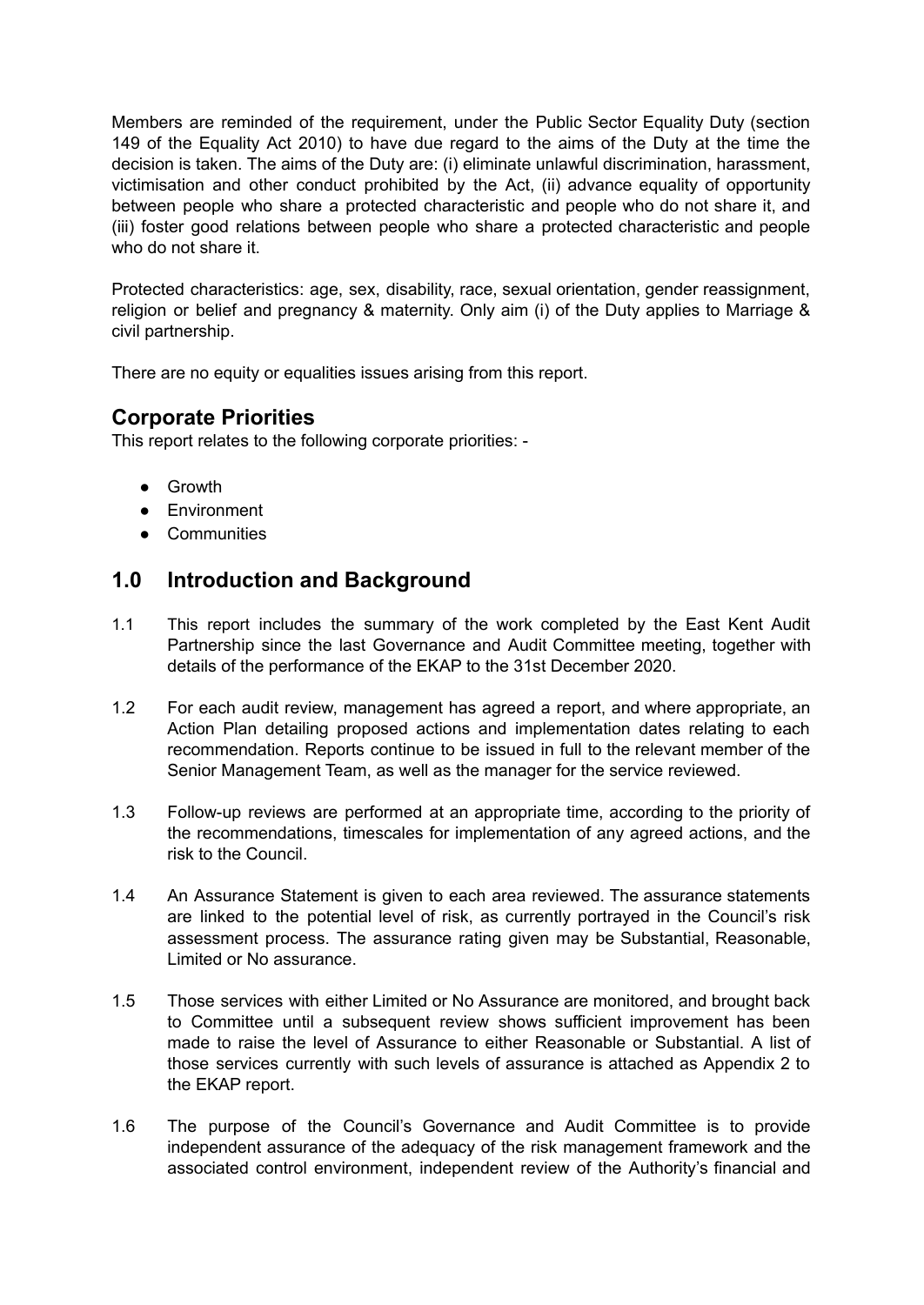non-financial performance to the extent that it affects the Authority's exposure to risk and weakens the control environment, and to oversee the financial reporting process.

1.7 To assist the Committee meet its terms of reference with regard to the internal control environment an update report is regularly produced on the work of internal audit. The purpose of this report is to detail the summary findings of completed audit reports and follow-up reviews since the report submitted to the last meeting of this **Committee.** 

### **2.0 Summary of Work**

2.1 There has been ten internal audit assignment completed during the period and four follow -ups.

### **3.0 Recommendations**

- 3.1 That Members consider and note the internal audit update report.
- 3.2 That the changes to the agreed 2021-22 internal audit plan, resulting from changes in perceived risk, detailed at point 5.0 of the attached report be approved.
- 3.3 That Members consider (where appropriate) requesting an update from the relevant Director/s to the next meeting of the Committee in respect of any areas identified as still having either limited or no assurance after follow-up.
- 3.4 That Members consider registering their concerns with Cabinet in respect of any areas of the Council's corporate governance, control framework or risk management arrangements in respect of which they have on-going concerns after the completion of internal audit follow-up reviews and update presentations from the relevant Director.
- Contact Officer: Christine Parker, Head of the Audit Partnership, Ext. 42160 Simon Webb, Deputy Head of Audit, Ext 7189
- Reporting to: Chris Blundell; Director of Finance

#### **Annex List**

Annex 1: East Kent Audit Partnership Update Report – 09-03-2022

#### **Background Papers**

Internal Audit Annual Plan 2021-22 - Previously presented to and approved in March 2021 at Governance and Audit Committee meeting

Internal Audit working papers - Held by the East Kent Audit Partnership

#### **Corporate Consultation**